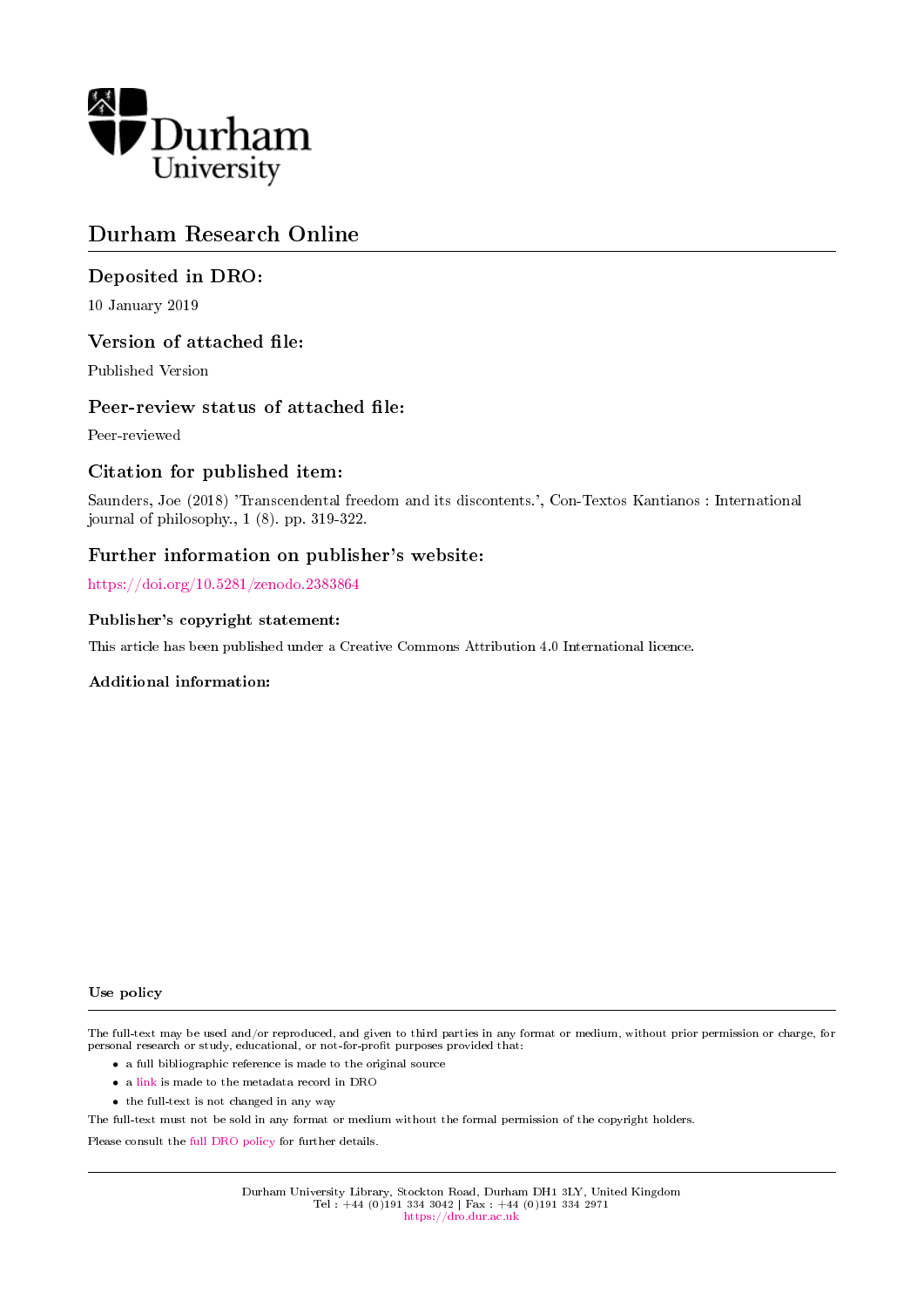

# **Transcendental Freedom and its Discontents**

# JOE SAUNDERS•

Durham University, UK

# **Abstract:**

This introduction briefly lays out the basics of Kant's concept, *transcendental freedom*, and some of its discontents. It also provides an overview of the *dossier* itself, introducing Katerina Deligiorgi's discussion of ought-implies-can, Patrick Frierson's account of degrees of responsibility, and Jeanine Grenberg's treatment of the third-person.

# **Keywords**

 $\overline{a}$ 

Kant, Freedom, Transcendental Idealism

Transcendental freedom is one of the jewels in Kant's system. But what exactly is it? In the first Critique, Kant describes it as "a faculty of absolutely beginning a state" (A445/B473) and "an independence of […] reason itself (with regard to its causality for initiating a series of appearances) from all determining causes of the world of sense" (A803/B831). So conceived, transcendental freedom involves the ability to initiate causal chains in the world of experience, and is thus is a *libertarian* conception of freedom.

To complicate matters, Kant attempts to make this libertarian conception of freedom compatible with natural necessity. Transcendental Idealism is the key to this. It allows Kant to conceive of everything in space, time and experience as determined by natural necessity, but to nevertheless maintain transcendental freedom by locating it outside of space, time and experience in the noumenal. Of course, what exactly this means is complicated.

Transcendental freedom is not an isolated concept in Kant's system. For one, it has two moments: a *negative* moment, independence from all determining causes in the world of sense; but also a *positive* moment, the following of the moral law, or autonomy. Kant

<sup>•</sup> Institutional Affiliation and E-mail address for contact. Durham University. [joe.saunders@durham.ac.uk](mailto:joe.saunders@durham.ac.uk)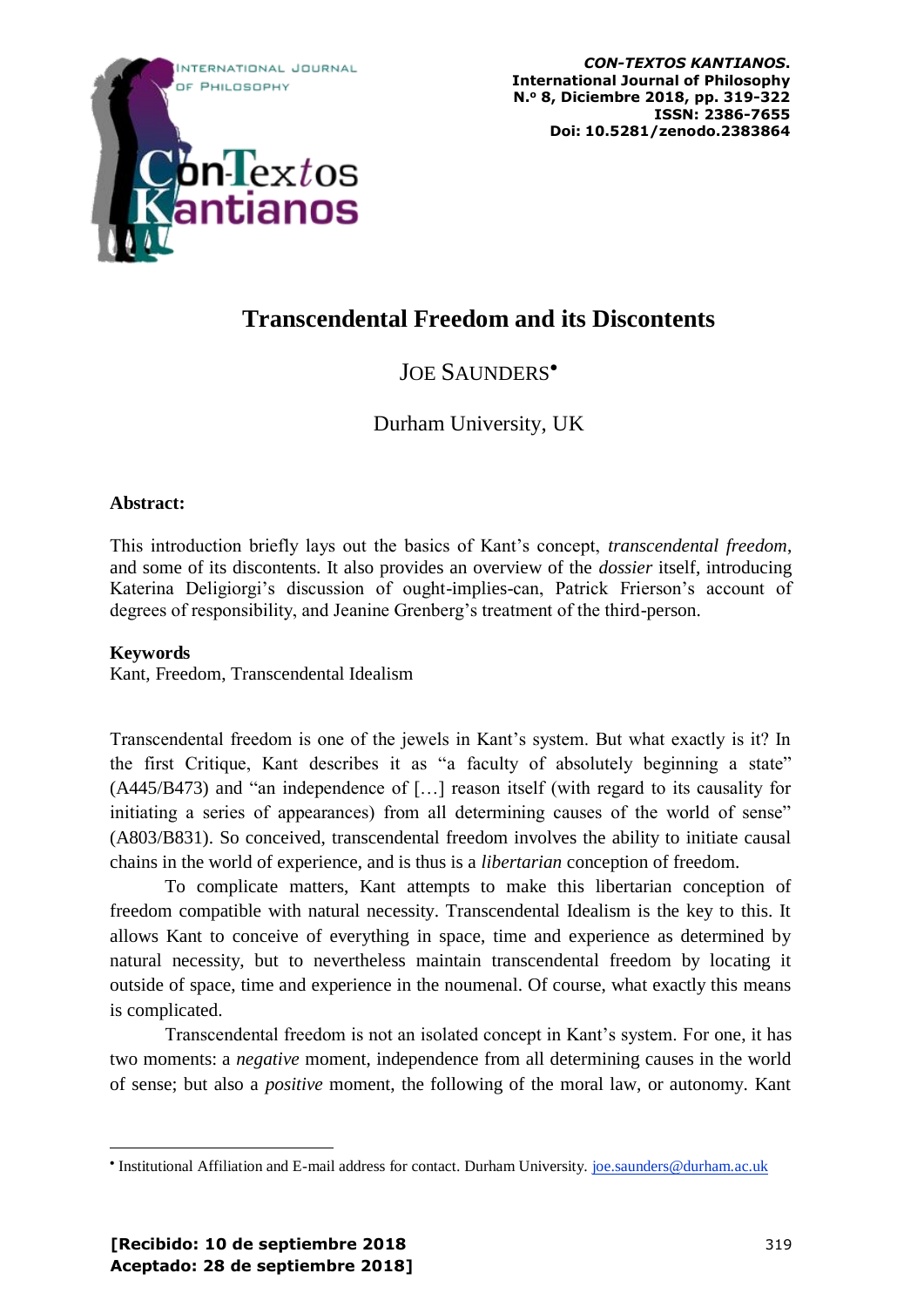# *Joe Saunders*

thinks that transcendental freedom is tightly connected to morality, as it makes possible both our distinctive moral agency and moral status.

This takes us to the first of our discontents. Schiller worries that Kant's picture of freedom, autonomy and morality is self-alienating. As Katerina Deligiorgi puts it:

Agents may count as autonomous then, insofar as and only to the extent that they are able to implement reason's prescription. This is the bare Kantian picture. The problem, as Schiller originally put it, is that this is also a picture of self-alienation, since parts of one's identity, feelings, emotions, and attachments, are kept at arm's length and treated with suspicion (e.g. AW XXb: 280). (Deligiorgi 2018)

In her paper in this *Dossier*, Deligiorgi attempts a response on Kant's behalf. She investigates the ought-implies-can principle, and argues that a full understanding of this reveals how *moral* autonomy can be expressive of *individual* autonomy.

A second source of discontent concerns the dualistic nature of Kant's conception of freedom. Kant conceives of every act as both determined by natural necessity and also transcendentally free – independent from determination by all determining causes of the world of sense. The worry is that this set up does not allow for *degrees* of freedom or responsibility.

Recently, Claudia Blöser (2015) has attempted to find a way to mitigate this worry, accepting that Kant cannot accommodate degrees of *accountability*, but arguing that he can accommodate degrees of *praise and blame worthiness*. In response, Saunders (2018) has pushed the original objection, arguing that transcendental freedom and transcendental idealism constrain Kant such that he cannot adequately accommodate either type of degrees of responsibility.

In the second paper in this *Dossier*, Patrick Frierson responds to this, offering a careful and detailed reply to Saunders' objections. He also draws upon Kant's Religion to propose a unique way of accommodating degrees of responsibility within Kant's framework.

Earlier, I noted that Kant locates transcendental freedom outside of space, time and experience. This invites some more discontent. First of all, perhaps the most famous complaint concerning transcendental freedom concerns Kant's that transcendental freedom is – in some sense – *timeless*. Kant conceives of everything that happens in time as determined, and thereby locates transcendental freedom outside of time. This is an understandable manoeuvre, but it creates difficulties for his position. Our freedom appears to come and go over time, actions begin and end, deliberation can take time, and it is not clear how we are to understand any of this timelessly.

Secondly, if transcendental freedom is outside of experience, and we cannot have knowledge of the noumenal, then it looks like we have an *epistemic* problem on our hands. How are we to know about this freedom? Kant has an ingenious solution here, whereby I am aware of the moral law in *my own* case, and this reveals my freedom to me. And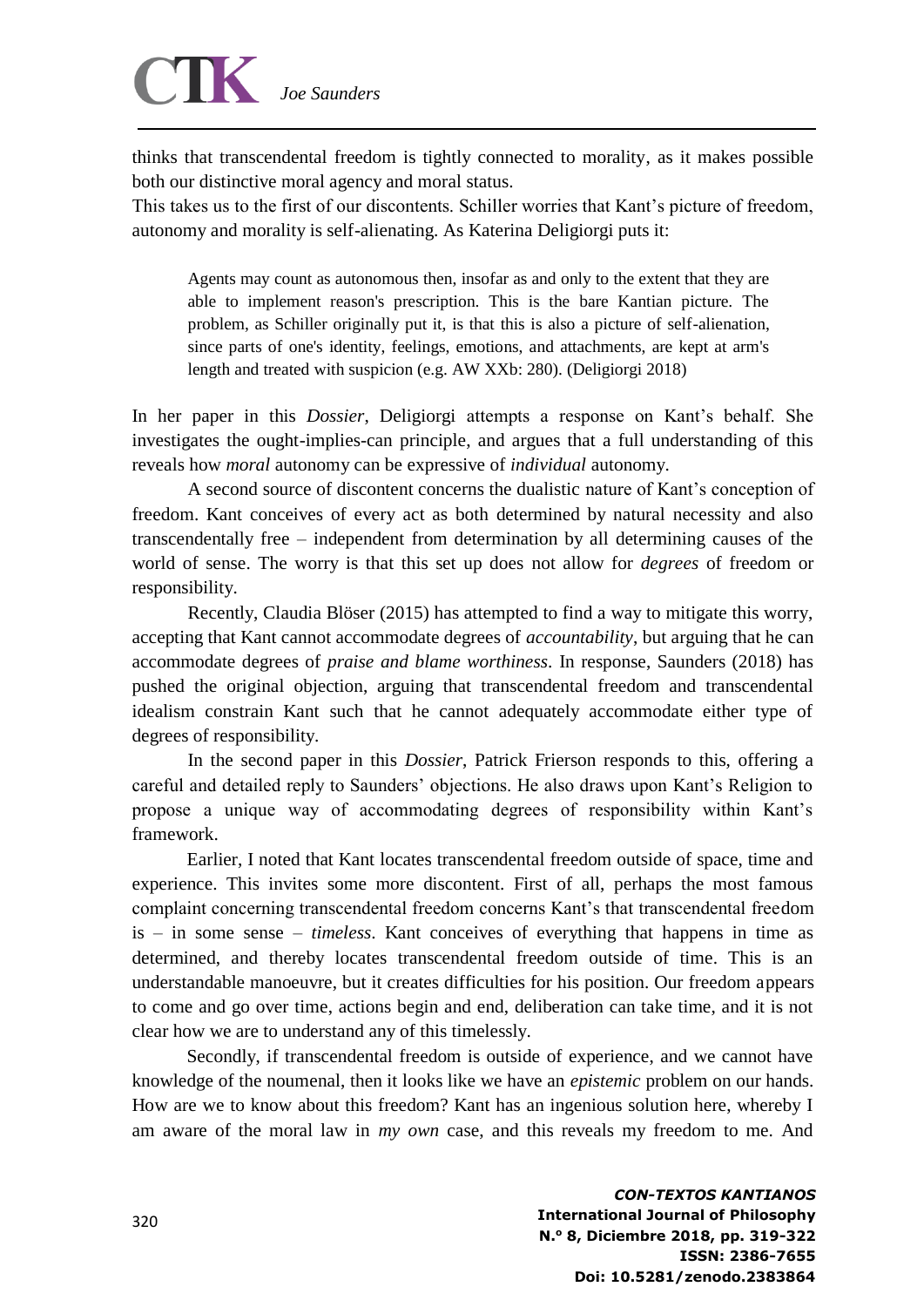Jeanine Grenberg has recently offered an excellent defence of this *first*-personal phenomenological approach.

In response, Sticker (2016) has drawn attention to the various *third*-personal elements in Kant's practical philosophy, and has posed these as a challenge to Grenberg's first-personal account. In addition, Saunders (2016) has argued that both Grenberg and Kant face epistemic difficulties when it comes to third-personal knowledge of others' freedom.

In the final paper in this *Dossier*, Grenberg responds to both Sticker and Saunders. She argues that Sticker overstates her emphasis on the first-person, and discusses the ways in which her approach can accommodate third-personal aspects of our moral practices. And in response to Saunders, she offers a fascinating discussion of how we might encounter the moral obligatedness of others.

Finally, there are discontents and then there are discontents. One obvious point of departure for some critics of transcendental freedom concerns its libertarian nature. But Kant was not interested in a compatibilist conception of freedom, he wanted something more ambitious. As noted above, he attempts the unenviable but admirable task of making a libertarian conception of freedom compatible with natural necessity. Some critics object to his libertarian conception of freedom, where others object to his attempt to make this compatible with natural necessity. I think the second complaint is more interesting than the first. The debate between compatibilists and libertarians is well-worn, but there is something impressive and ambitious about the attempt to make a libertarian conception of freedom compatible with natural necessity. Of course though, this comes with problems. For what it is worth, I think we need to move beyond Kant here, and attempt to maintain transcendental freedom without transcendental idealism. However, that is another story, and one that will no doubt face problems of its own. And indeed, perhaps Kant's own account can be salvaged, and I very grateful to the authors of this *Dossier* for attempting this on Kant's behalf.

# **Bibliography**

Blӧser, C. (2015) 'Degrees of Responsibility in Kant's Practical Philosophy' in *Kantian Review*, 20.2, pp. 183-209.

Deligiorgi, K. (2018) 'The 'Ought' and the 'Can'' *in Con-textos Kantianos*

Grenberg, J. (2013) *Kant's Defense of Common Moral Experience: A Phenomenological Account (Cambridge University Press).*

Saunders, J. (2016) 'Kant and the Problem of Recognition: Freedom, Transcendental Idealism and the Third-Person' in *International Journal of Philosophical Studies*, 24.2, pp. 164-82.

—(2018) 'Kant and Degrees of Responsibility' in *Journal of Applied Philosophy*

Schiller, F. (1943-) 'Über Anmut und Wurde' in Lieselotte Blumenthal and Benno von Wiese, *Schillers Werke Nationalausgabe* (Weimar: Hermann Böhlhaus Nachfolger).